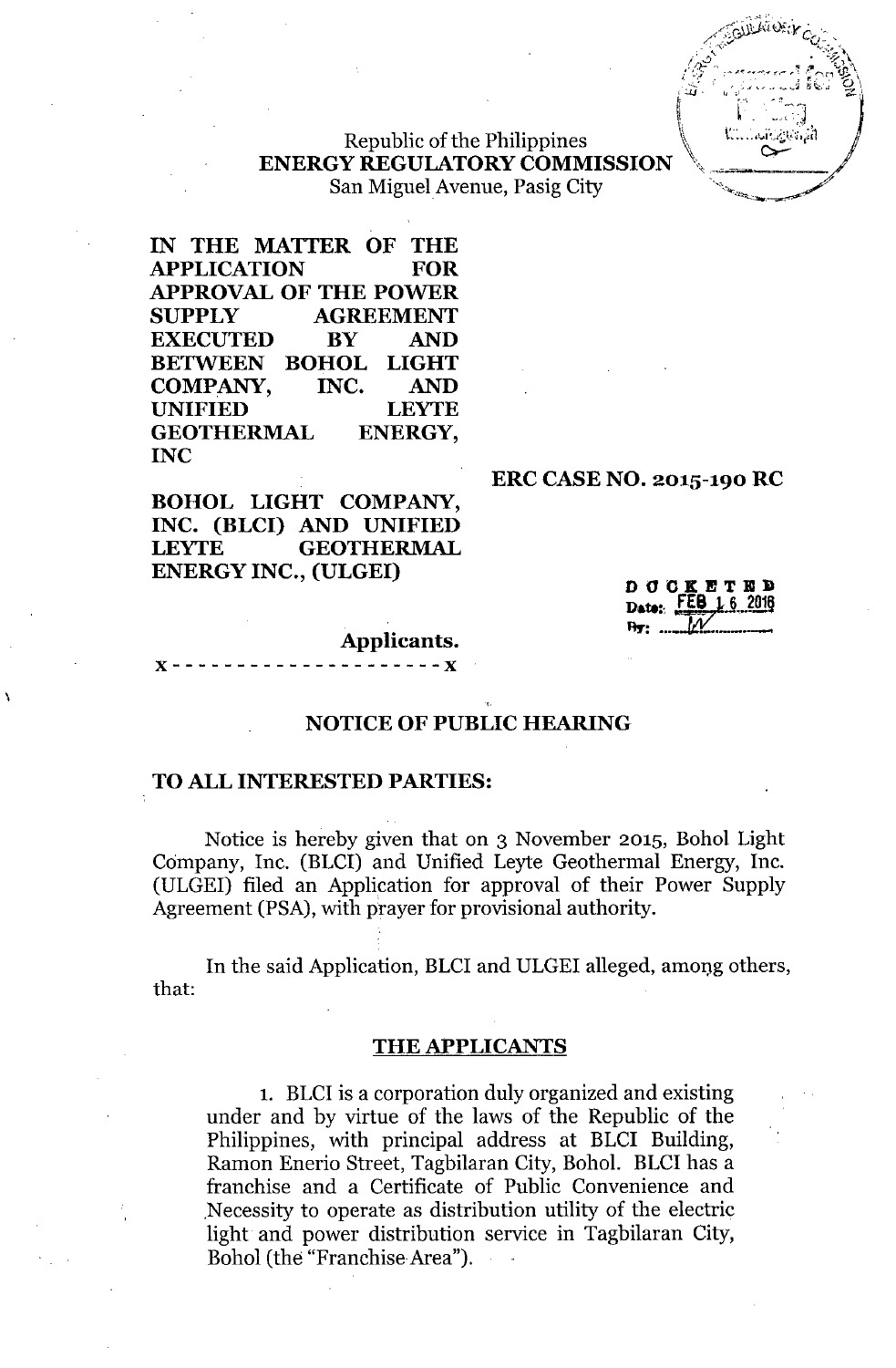2. ULGEI is a corporation duly organized and existing under the laws of the Republic of the Philippines with principal address at 38th Floor, One Corporate Center, Julia Vargas cor. Meralco Avenue, Ortigas Center, Pasig City, and it manifests the following:

2.1 ULGEI, as a generation company, falls within the ambit of Sections 6 and 29 of Republic Act No. 9136 or the Electric Power Industry Reform Act of 2001( "EPIRA").

2.2 While ULGEI is a co-applicant, it manifests that this joint Application shall neither modify, diminish or constitute as a waiver of ULGEI's rights nor expand its obligations and responsibilities as a generation company under the EPIRA.

2.3 ULGEI has joined in this Application as a coapplicant, as required by the Honorable Commission.

3. BLCI and ULGEI may be served with pleadings, papers, notices and other processes through respective counsels at the addresses indicated below.

## **NATURE OF THE APPLICATION**

4. Pursuant to Rule 20 (B) of the Energy Regulatory Commission's Rules of Practice and Procedure ("ERC Rules"), and other pertinent rules and regulations, this Application is submitted to this Honorable Commission for its due consideration and approval of the Power Supply Agreement executed by and between BLCI and ULGEI.

#### **STATEMENT OF THE FACTS**

5. BLCI had a Contract for the Supply of Electric Energy ("CSEE") with NPC/PSALM, which expired on August 25, 2015.

6. In order to ensure sufficiency of supply in its Franchise Area with the expiration of its CSEE and the appointment of the IPP Administrators for the strips of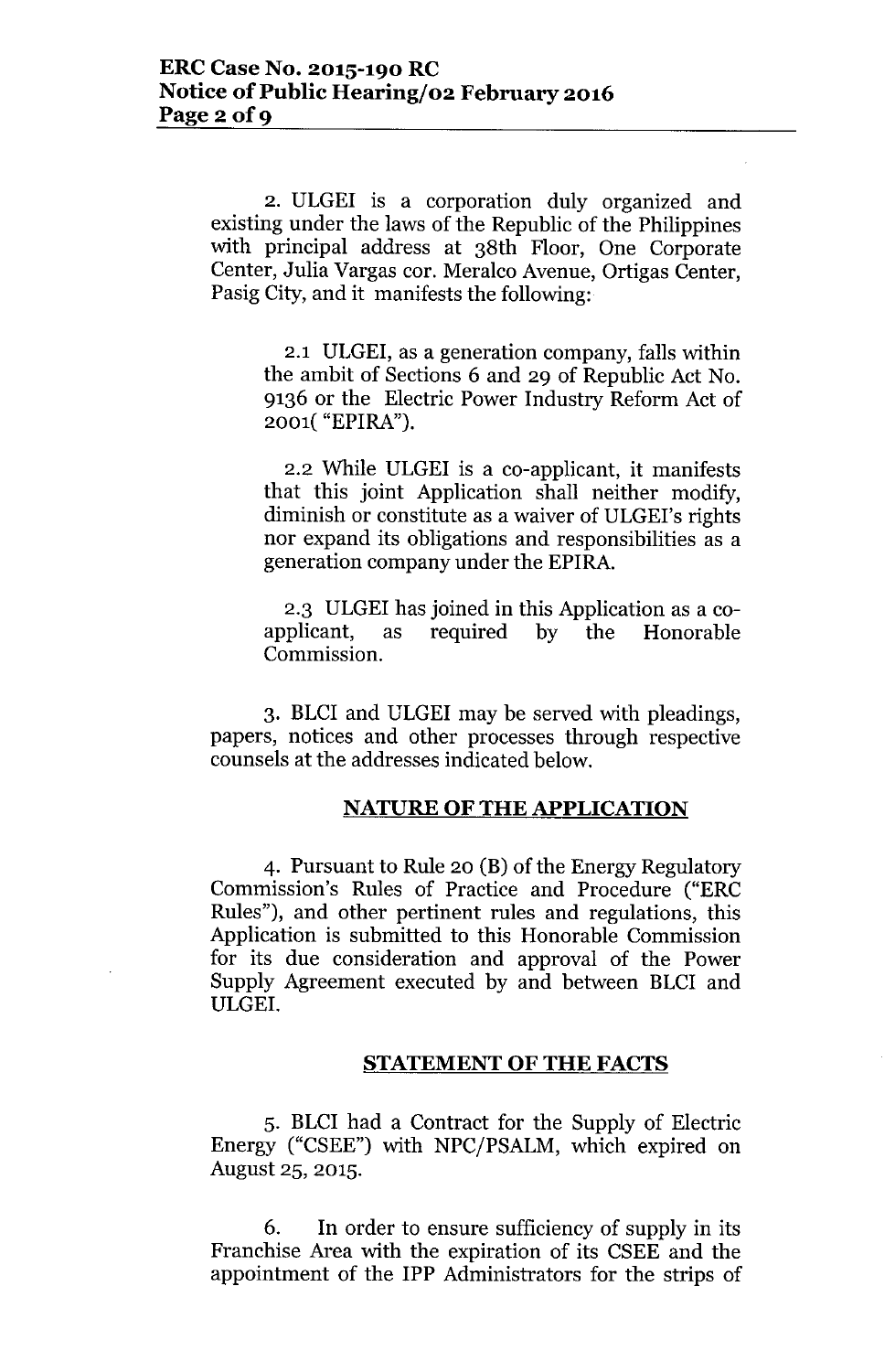energy of the Unified Leyte Geothermal Power Plant (ULGPP), BLCI started soliciting offers in January 2015, from eight (8) Power Suppliers, namely: AES Philippines, Inc., East Asia Utilities, KEPCO-SPC Power Corporation, Good Friends Hydro Resources Corporation, Panay Energy Development Corporation, GN Power, Energy Development Corporation, and ULGEI.

7. BLCI received offers from six (6) suppliers. The other two suppliers had no capacity to offer, since AES Philippines, Inc. supply capacity will be available only in 2019, while East Asia Utilities only supplies to their immediate customer.

8. BLCI verified and evaluated all the offers to determine the most competitive and advantageous offer for BLCI. ULGEI was found to have submitted the best power supply offer that would be favorable for BLCI's consumers.

9. On August 7, 2015, BLCI and ULGEI entered into a Power Supply Agreement ("PSA"), which is the subject of the instant Application, whereby ULGEI agreed to supply to BLCI the monthly energy quantities specified in the PSA's Schedule of Maximum Demand of 11MW for the term August 26, 2015 to August 25, 2021, and a Minimum Demand of 5.5MW for the same term, and BLCI agreed to take or pay the same.

10. In entering into the PSA, BLCI considered the urgency of its supply requirements in view of the expiration and non-extendibility of the CSEE on August 25, 2015. In addition, the fee payable for the ULGEI supply is among the lowest of the offers received from other prospective suppliers.

# **ABSTRACT OF THE POWER SUPPLY AGREEMENT AND OTHER RELEVANT INFORMATION**

**Salient Features of the PSA.** The PSA between BLCI and ULGEI contains the following salient terms and conditions: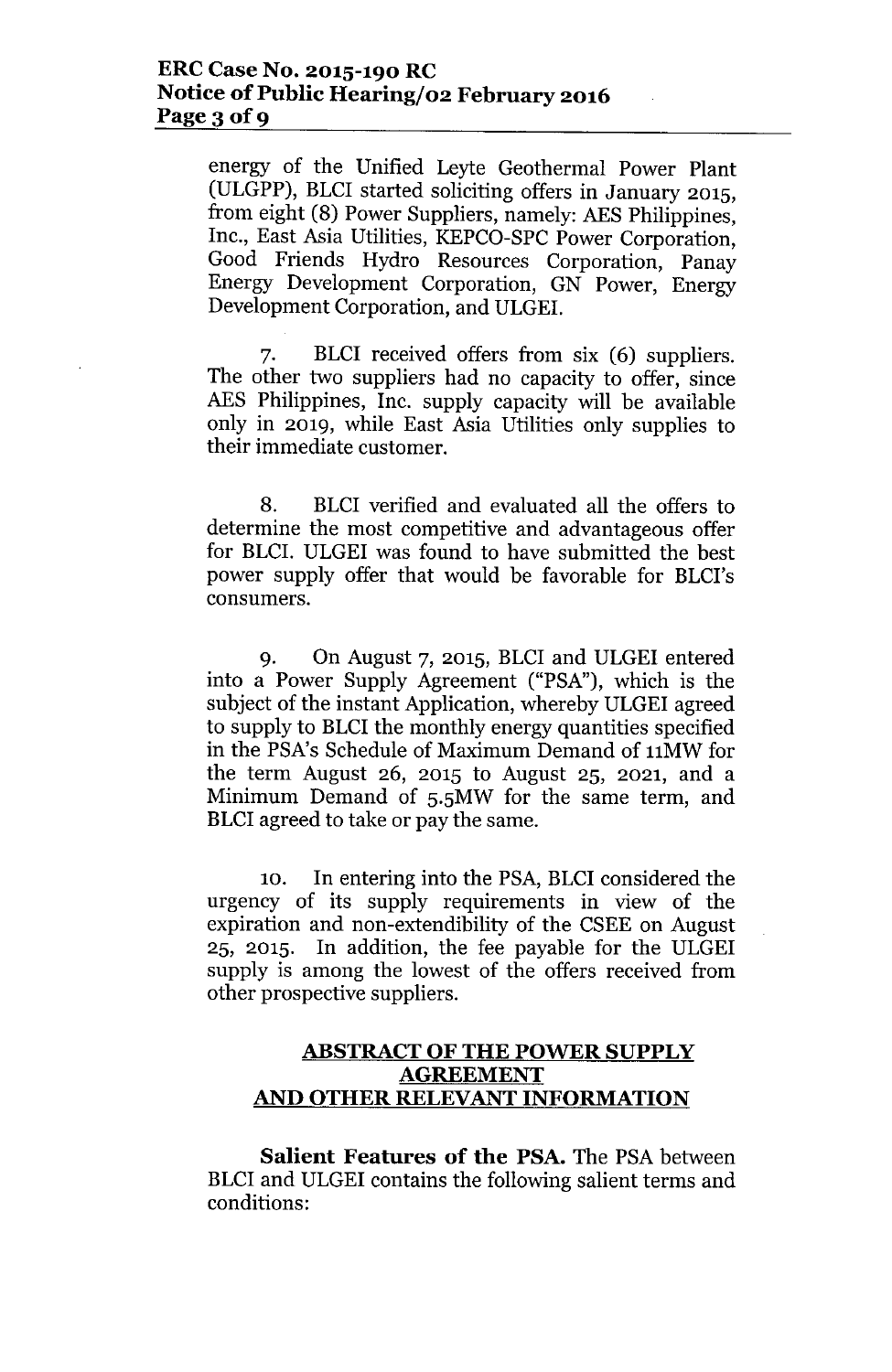11. **Term.** The PSA shall take effect immediately from Effective Date'. The obligation of ULGEI to deliver Contract Energy and of BLCI to purchase the same, shall commence on Effective Date and shall remain in force and effect for six (6) years after the Effective Date, unless sooner terminated in accordance with the PSA.2

11.1. The obligation of ULGEI with respect to the sale and delivery of the Contract Energy shall commence, when and upon: (a) all Governmental Authorizations which are required to have been obtained in connection with the execution, delivery and commencement of performance of the PSA shall have been obtained and be in full force and effect; (b) receipt by both Parties of the ERC Approval; and (c) the representations and warranties of ULGEI contained in the PSA shall be true and correct in all material respects on and as of Effective Date.3

11.2. **Contract Energy.** ULGEI shall supply and deliver the Monthly Contracted Energy, whether from the capacity of the Power Plant or other power plants owned or operated by any of ULGEI's Affiliates, WESM or other administrator, to BLCI to be delivered in accordance with the *Contract Energy Sehedule<sup>4</sup>* specified under the PSA.

12. **Contract Price.** BLCI shall pay for the Contract Energy equivalent to the sum of the Generation Payment Rate and the Administration Fee where:

13. **The Generation Payment Rate** is determined by the load factor specified in Annex "A" of the PSA, according to the following formula:

 $\frac{FX_1}{FX_2}$  $\left(0.398 + 0.240 \frac{CE_1}{CE_2} + 0.080 \frac{FCP_1}{FCP_2}\right)$  + 0.085  $\frac{LCP_1}{LCP_2}$  + 0.084  $\frac{WPG_1}{WPG_2}$  + 0.085  $\frac{WPM_2}{WPM}$  $+0.04792$ 

Section 1.1.16 PSA

<sup>&</sup>lt;sup>2</sup> Section 3.1 PSA

<sup>3</sup> Section 3.3, PSA

<sup>4</sup> Annex C, PSA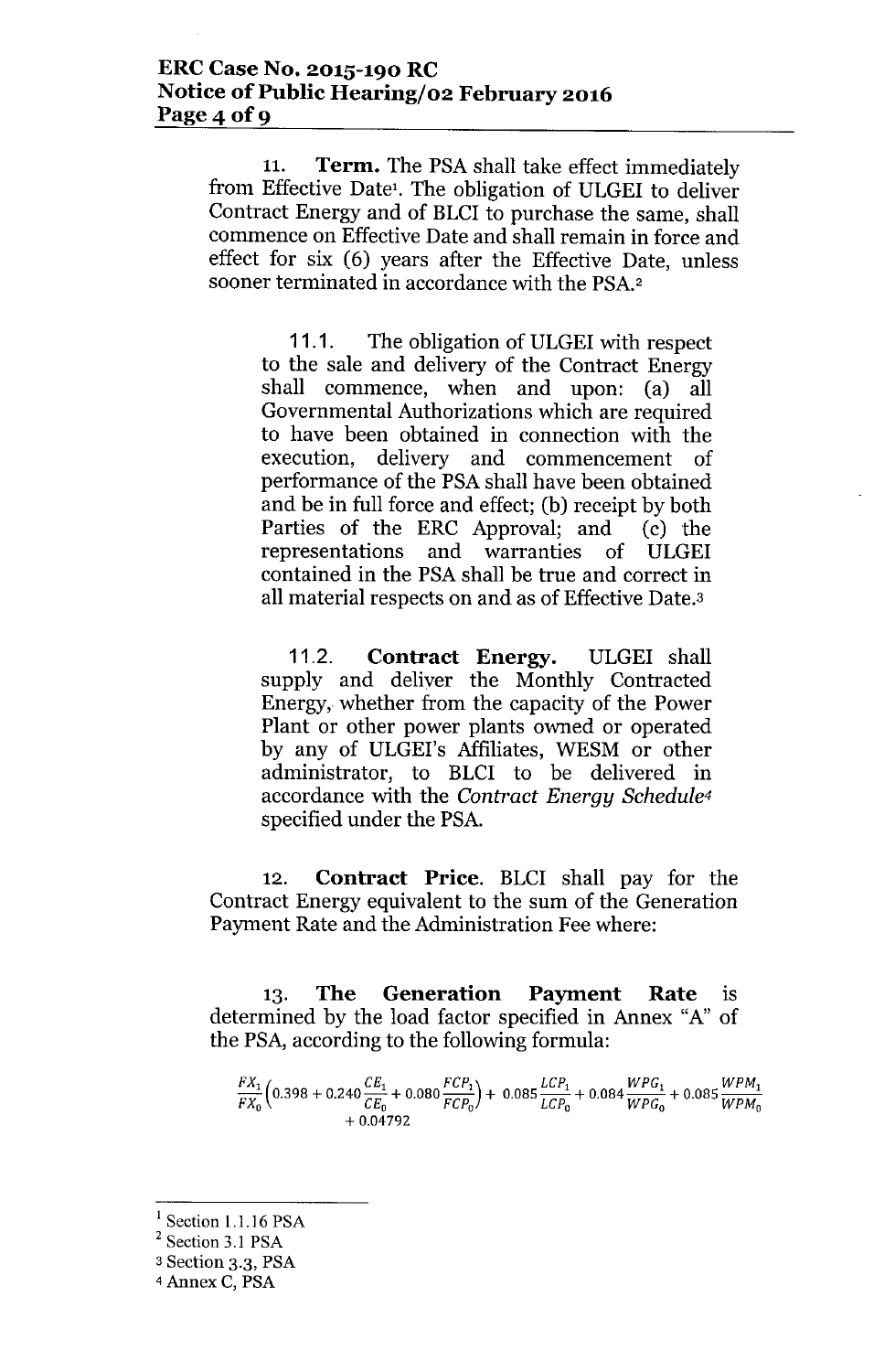The above formula shall be determined using the following indices, with base month of May 2013:

- a) The PhP/USD exchange rate published by the Bangko Sentral ng Pilipinas
- b) the US Price Index for Capital Equipment, line 63 bb, International Financial Statistics (2010=100)
- c) the US Consumer Price Index, All items, line 64, International Financial Statistics (2010=100)
- d) the Consumer Price Index for National Capital Region, All Items, (2006=100) as published by the National Statistics Office
- e) the Manufactured Goods Classified Chiefly by Materials Component of the General Wholesale Price Index for National Capital Region (1998=100) as published by the National Statistics **Office**
- f) Machinery and Transport Equipment component of the General Price Index for National Capital Region (1998=100) as published by the National Statistics Office

The Administration Fee is equivalent to PhPO.3200/kWh, subject to the annual escalation or de-escalation using the following index :

a) the CPI shall be the Philippine Consumer Price Index, (2006=100) as published by the National Statistics Office, or its succeeding entity, for the year.

Sample Computation of the Basic Energy Charge ("BEC"):

Given:

Basic Energy Charge = Generation Payment Rate  $+$ Administration Fee

Where:

```
Generation Payment Rate = Rate x IWhere: Rate = 4.8874 P/kWh at 70% load factor,
   I = 105%Administration Fee = 0.32 PhP/kWh
```
Then,

Generation Payment Rate = 4.8874 x 105%  $= 5.1318 \text{ PhP/kWh}$ 

VAT on Administration Fee = 0.32 x 112%  $= 0.3584$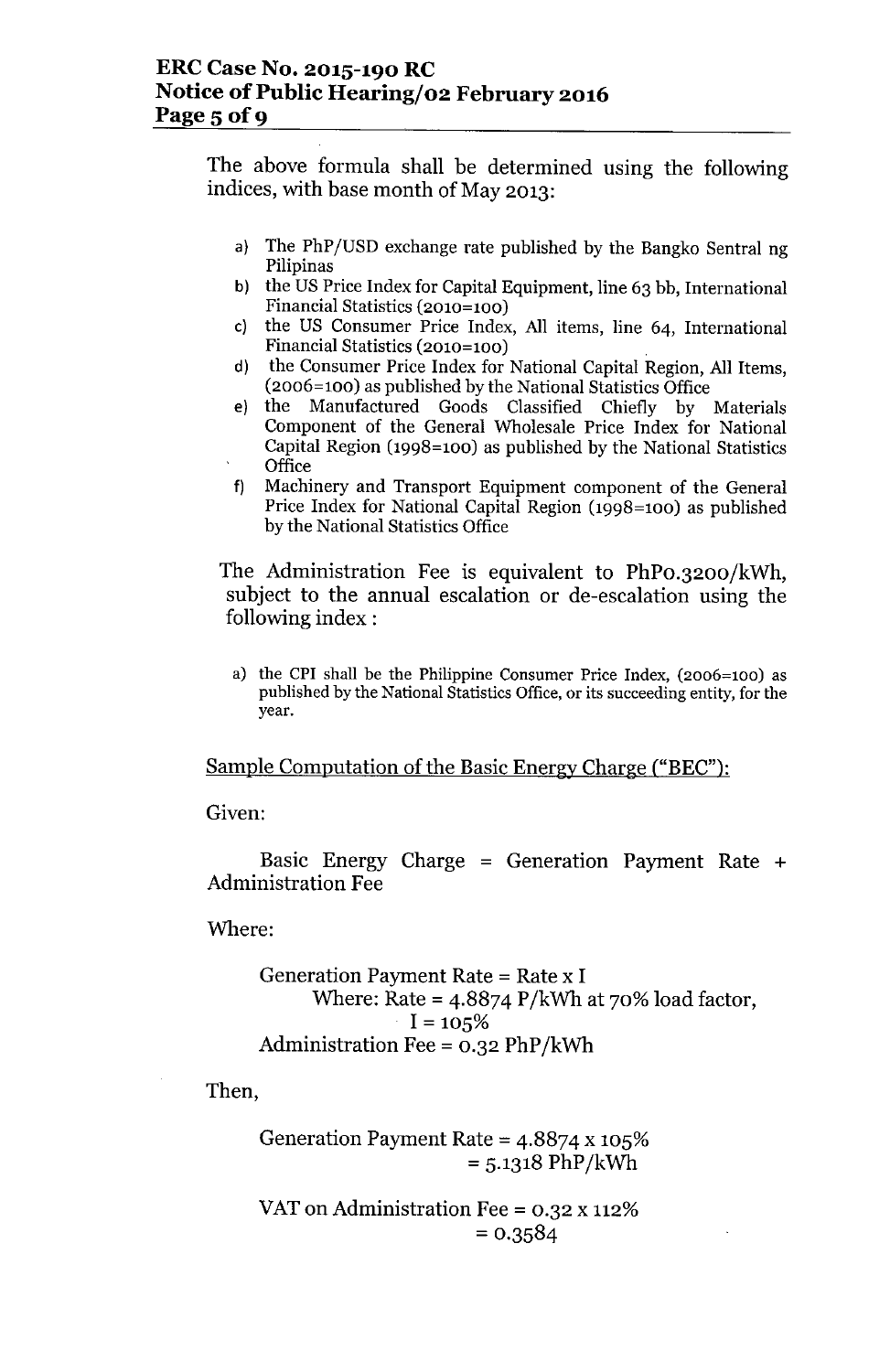Basic Energy Charge =  $5.1318 + 0.3584$  $= 5.4902 \text{ PhP/kWh}$ 

Sample Computation of Adjustment to Administration Fee:

Adjusted Administration Fee<sub>n</sub> = Administration Fee<sub>n-1</sub>  $*$ (A)

Where:

Administration Fee<sub>n-1</sub> = Administration Fee for year n minus 1 (in Peso per kWh)

 $A = CPI_{n-1}/ CPI_{n-2}$ 

Where:

/

 $CPI_{Average(n-1)} = average CPI of year n minus 1, as$ published by the NSO

 $CPI_{Average(n-2)}$  =average CPI year n minus 2, as published by the NSO

| <b>Year</b> n          | 2016                       |  |
|------------------------|----------------------------|--|
| <b>Previous Year</b>   |                            |  |
| <b>Administration</b>  |                            |  |
| Fee, Php/kWh           | 0.3200                     |  |
| $CPI_{n-1}$            | 144.2                      |  |
| $\text{CPI}_{n-2}$     | 139.5                      |  |
| <b>Adjusted</b>        |                            |  |
| <b>Administration</b>  |                            |  |
| Fee, Php/kWh           | 0.3308                     |  |
| <b>Applicable to</b>   | <b>January to December</b> |  |
| <b>Billing Periods</b> | 2016                       |  |

14. Penalty. Any invoice or debit memo not paid by BLCI on Due Date shall bear interest, calculated at an annual rate of five percent  $(5%)$  plus the PDST-R2 1M rate displayed on the Philippine Dealing and Exchange Corporation ("PDEX") Market Page, Bloomberg or the PDEX website (or such successor electronic service provider) computed from the Due Date.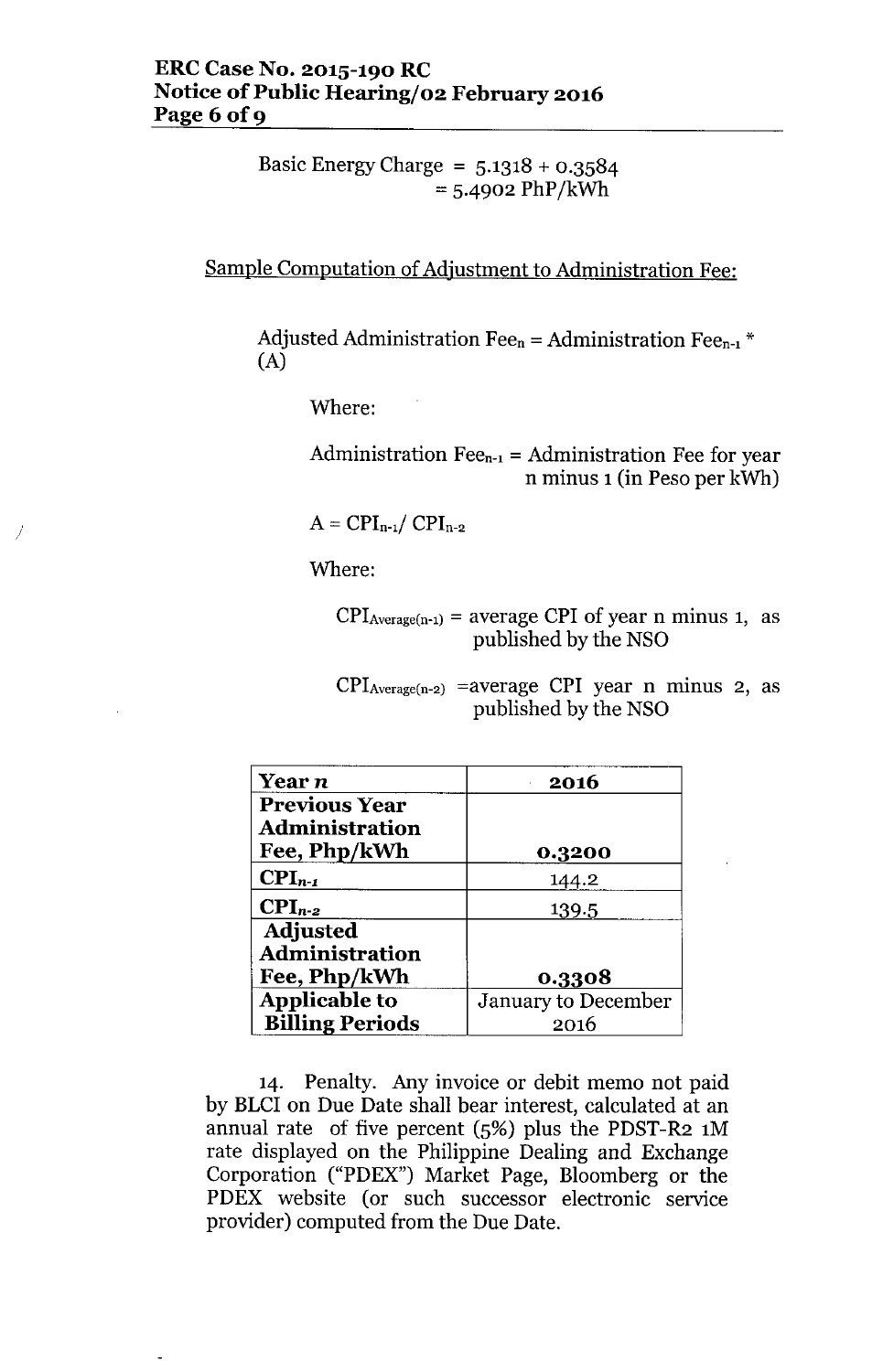15. In support of the instant Application and in compliance with Rule 20(B) of the ERC Rules, BLCI and ULGEI are submitting herewith the following documents as annexes to this Application:

| <b>Annex</b> | <b>Document</b>                        |  |  |
|--------------|----------------------------------------|--|--|
| A            | Power Supply Agreement dated August 7, |  |  |
|              | 2015 between BLCI and ULGEI            |  |  |
| B            | Securities and Exchange Commission     |  |  |
|              | Certificate of Registration of ULGEI   |  |  |
| C            | Articles of Incorporation of ULGEI     |  |  |
| D            | General Information Sheet of ULGEI     |  |  |
| E            | Transmission Service Agreement between |  |  |
|              | BLCI and the National Transmission     |  |  |
|              | Corporation.                           |  |  |
| $_{\rm F}$   | Distribution Development Plan (DDP) of |  |  |
|              | <b>BLCI</b>                            |  |  |
| G            | <b>Rate Impact Analysis</b>            |  |  |
| H            | <b>Executive Summary</b>               |  |  |
|              | <b>BLCI Supply-Demand Scenario</b>     |  |  |
|              | Certificate of Effectivity             |  |  |

16. Rate Implication. An analysis was conducted to determine the impact of the implementation of the PSA on BLCI's generation costs, a copy of which is attached as Annex "G." The following table shows the expected rate impact in the event that BLCI procures power from ULGEI under the PSA:

| <b>Power Supplier</b>                     | W/NPC<br><b>PSALM</b> | W/ULGEI |
|-------------------------------------------|-----------------------|---------|
| <b>Blended Generation</b><br>Rate (P/kWh) | 4.8937                | 5.4430  |

17. The BEC was arrived at taking into consideration the prevailing supply-demand condition and competition in the market. The Generation Payment Rate was designed to provide the most competitive rate for its mid-merit to peaking requirements.

18. Generation Payment Rate was valued by the customer, given that other alternatives in the market translated to higher costs when utilized at lower load factors. Unlike coal and oil supply, Generation Payment Rate and Administration Fee adjustment formulas are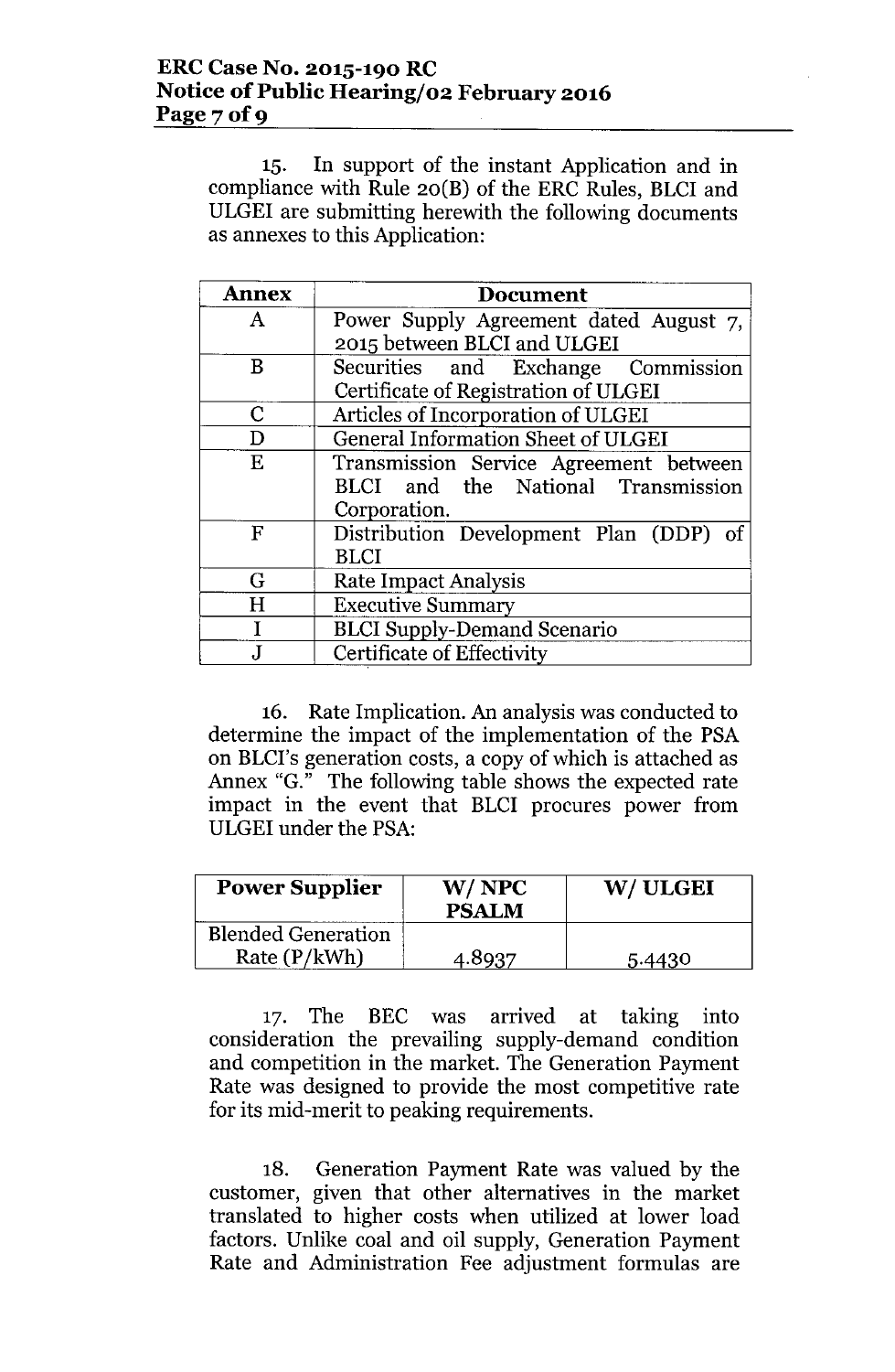more predictable and stable.

19. The Generation Payment Rate adjustment formula is merely pass-through in accordance with the administration agreement between PSALM and ULGEI, while the Administration Fee adjustment formula is to be adjusted annually only on the basis of Philippine CPI.

20. In light of the expiration of the CSEE with NPC/PSALM on August 25, 2015, it is critical that the PSA between ULGEI and BLCI be implemented immediately to address any shortfall in supply to BLCI customers. Accordingly, there is a paramount necessity for the timely approval of this Application so that BLCI can immediately implement the PSA to ensure continuous and reliable electricity at reasonable prices in BLCI's Franchise Area.

## **PRAYER**

WHEREFORE, it is most respectfully prayed that this Honorable Commission, after notice and hearing, approve the PSA and authorize the retroactive implementation from August 26, 2015 of the rates and rate structure as provided in the PSA.

The Commission has set the Application for jurisdictional hearing, expository presentation, pre-trial conference and evidentiary hearing on 7 **June 2016 (Tuesday) at ten o'clock in the morning (10:00 A.M.) at BLCI Building, Ramon Enerio Street, Tagbilaran City, Bohol.** 

All persons who have an interest in the subject matter of the proceeding may become a party by filing, at least five (5) days prior to the initial hearing and subject to the requirements in the ERC's Rules of Practice and Procedure, a verified petition with the Commission giving the docket number and title of the proceeding and stating: (1) the petitioner's name and address; (2) the nature of petitioner's interest in the subject matter of the proceeding, and the way and manner in which such interest is affected by the issues involved in the proceeding; and (3) a statement of the relief desired.

All other persons who may want their views known to the Commission with respect to the subject matter of the proceeding may file their opposition to the Application or comment thereon at any stage of the proceeding before the Applicant concludes the presentation of its evidence. No particular form of opposition or comment is required, but the document, letter or writing should